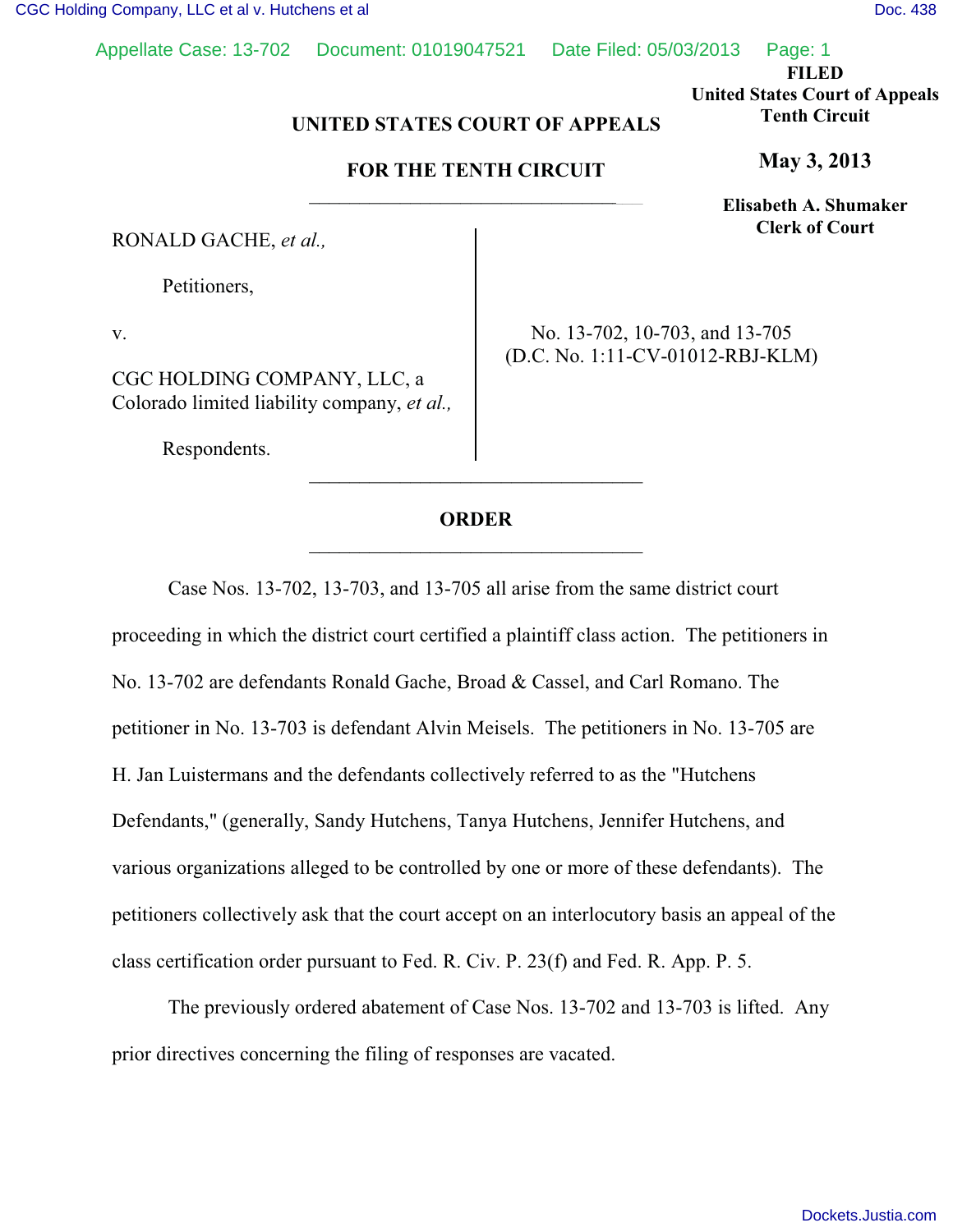The parties shall file entries of appearances in Case No. 13-705 within seven calendar days from the date of this order.

The court consolidates the three proceedings for the purposes of concluding the filing of responses and replies and court consideration. The respondents shall file a single consolidated response to the three petitions that have been filed. The court recognizes that limiting the consolidated response to twenty pages (*see* Fed. R. App. P. 5(c)) would be unfair. Nevertheless, sixty pages would be excessive, given the duplicative nature of some of the arguments of the petitioners and the common facts, background, and governing standards that respondents need not repeat as to each pending petition.

The consolidated response of the respondents must be no more than 11,200 words in length (the equivalent of over forty pages), exclusive of the non-countable items identified in Fed. R. App. P.  $32(a)(7)(B)(iii)$ . The word count shall be certified as provided in Fed. R. App. P.  $32(a)(7)(C)$ . The cover of the filing will identify all three case numbers.

Because the respondents must organize a single response to three petitions, the court establishes a longer briefing schedule for the consolidated response than would otherwise be permitted by the applicable rule. The consolidated response shall be filed on or before May 28, 2013.

The court pre-authorizes leave to the petitioners to file optional replies to the consolidated response pursuant to l0th Cir. R. 5.1 and without need of motions seeking that relief. Since the petitioners are separately represented, consolidation of the replies

2